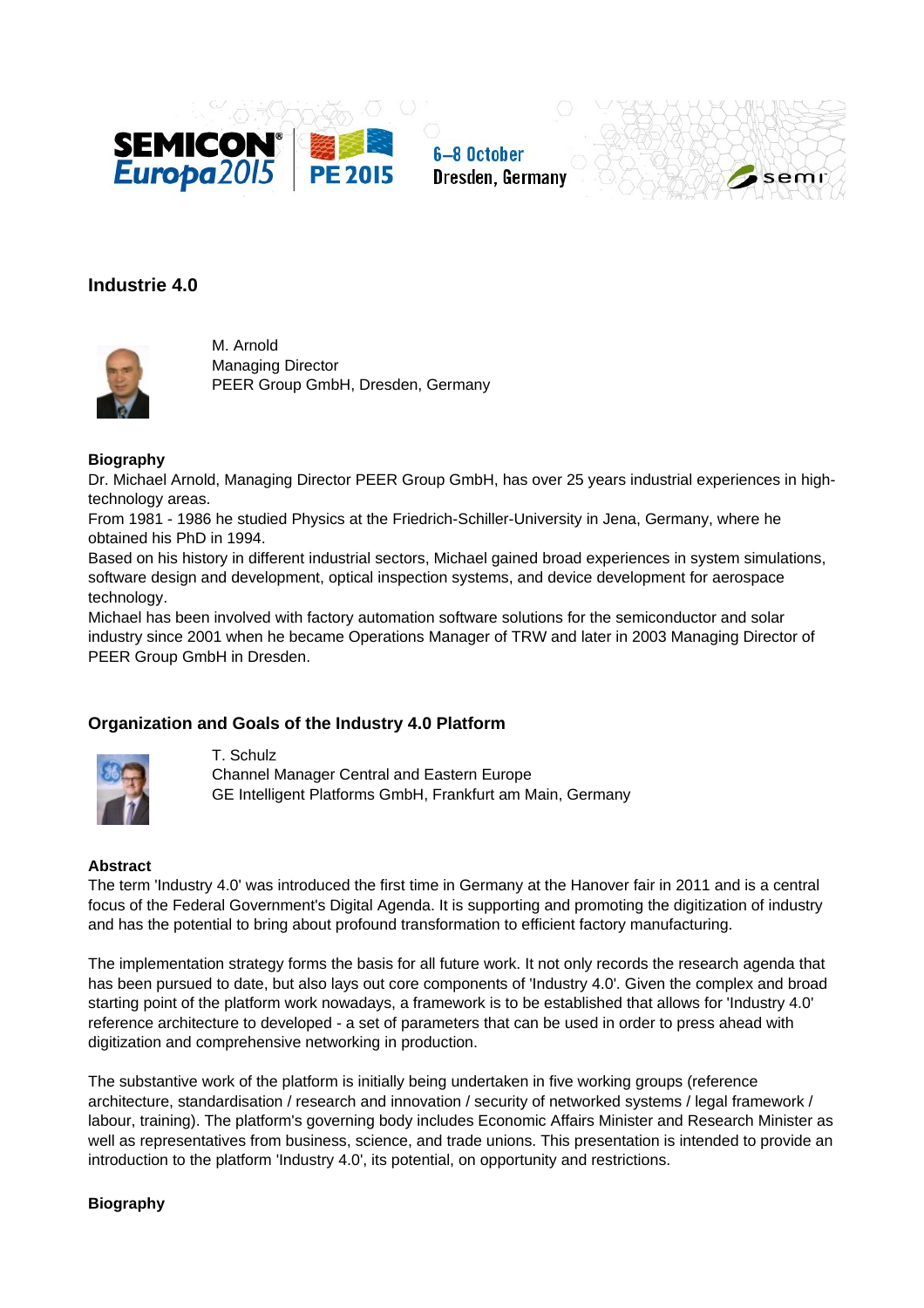Thomas Schulz has a Master of Science degree in engineering technology. He has many years' experience in manufacturing organization and process automation with a number of printed publications and presentations. He is currently employed by GE (General Electric) Intelligent Platforms division and is responsible for GE Partner business covering Central and Eastern Europe.

Since 2013 he has been a member of the Working Group covering reference architecture and standardization of the platform 'Industry 4.0' - the strategic initiative and high-tech strategy of the Federal Republic of Germany. He has been actively participating, as part of a team of authors, working on Chapter 6: Reference architecture, standardization and standardization of the implementation of the strategy for the 'Industry 4.0' results report.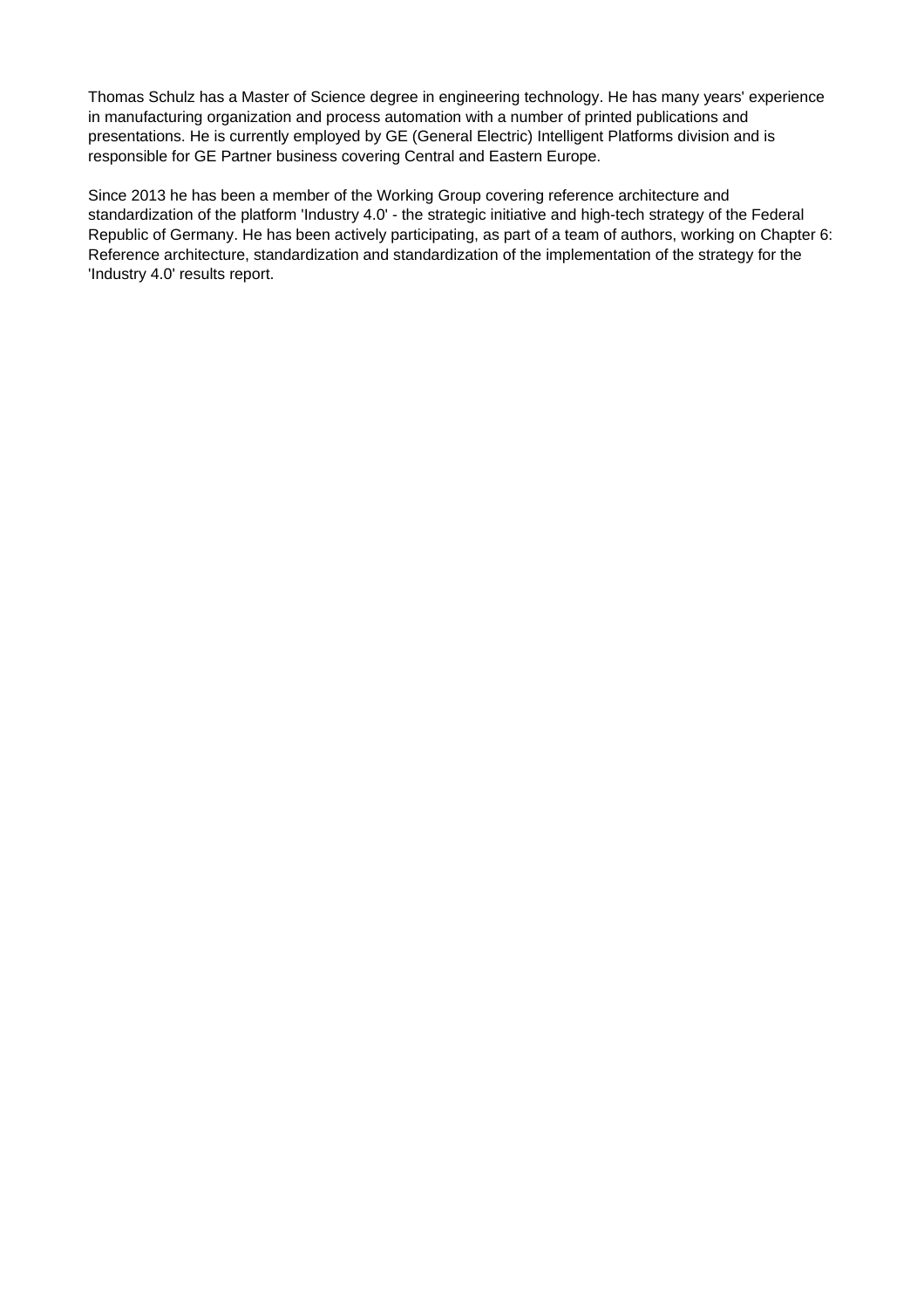## **Cyber-Physical-Production-Systems at the BTU Model Factory**



#### O. Stecklina

Project leader of the Innovation Centre Modern Industrie Brandenburg Brandenburg Technical University of Cottbus-Senftenberg, Cottbus, Germany

#### **Abstract**

Recently, significant efforts are under way in the development and implementation of Cyber Physical Production Systems (CPPS) by exploiting fast and highly connected production systems and combining them with novel industrial communication and control strategies. This paper addresses the need for reconfigurable approaches in production planning, logistics as well as in Manufacturing Execution Control (MES) to address induced complexities under the umbrella of Open Innovation and Industry 4.0. A fast reconfigurable and adaptive production monitoring and control approach has therefore been proposed in several industrial application sectors. It encompasses the configuration of manufacturing setups to enable co-development in a distributed production environment, exploiting ICT technologies to produce mass customized products and eventually presents advanced human-robot-collaboration systems. The methodology and physical building blocks and components are being tested and validated in several research and development projects related to open innovation and factories of the future.

#### **Biography**

Oliver Stecklina received his Diploma of Computer Science in 2003 from the Brandenburg Technical University of Cottbus. He presented the results of his Diploma Thesis on the 8th IT Security conference of the BSI and received the Best Student Award. After his study he worked as a consultant and later a senior consultant at the secunet Security Network AG. During his time there he was involved in research and development projects in IT network and operating system security, and high security hardware. He was also part of the SINA development team. In 2009 he was employed at the IHP Microelectronics research institute. He became part of the "Sensor networks and middleware group" and worked on national and internal research projects. During his time there he published about 20 conference and journal papers. He was part of the GI section Security Management. In 2015 he started working at the BTU Cottbus-Senftenberg and is project leader of the Innovation centre of Modern Industry Brandenburg.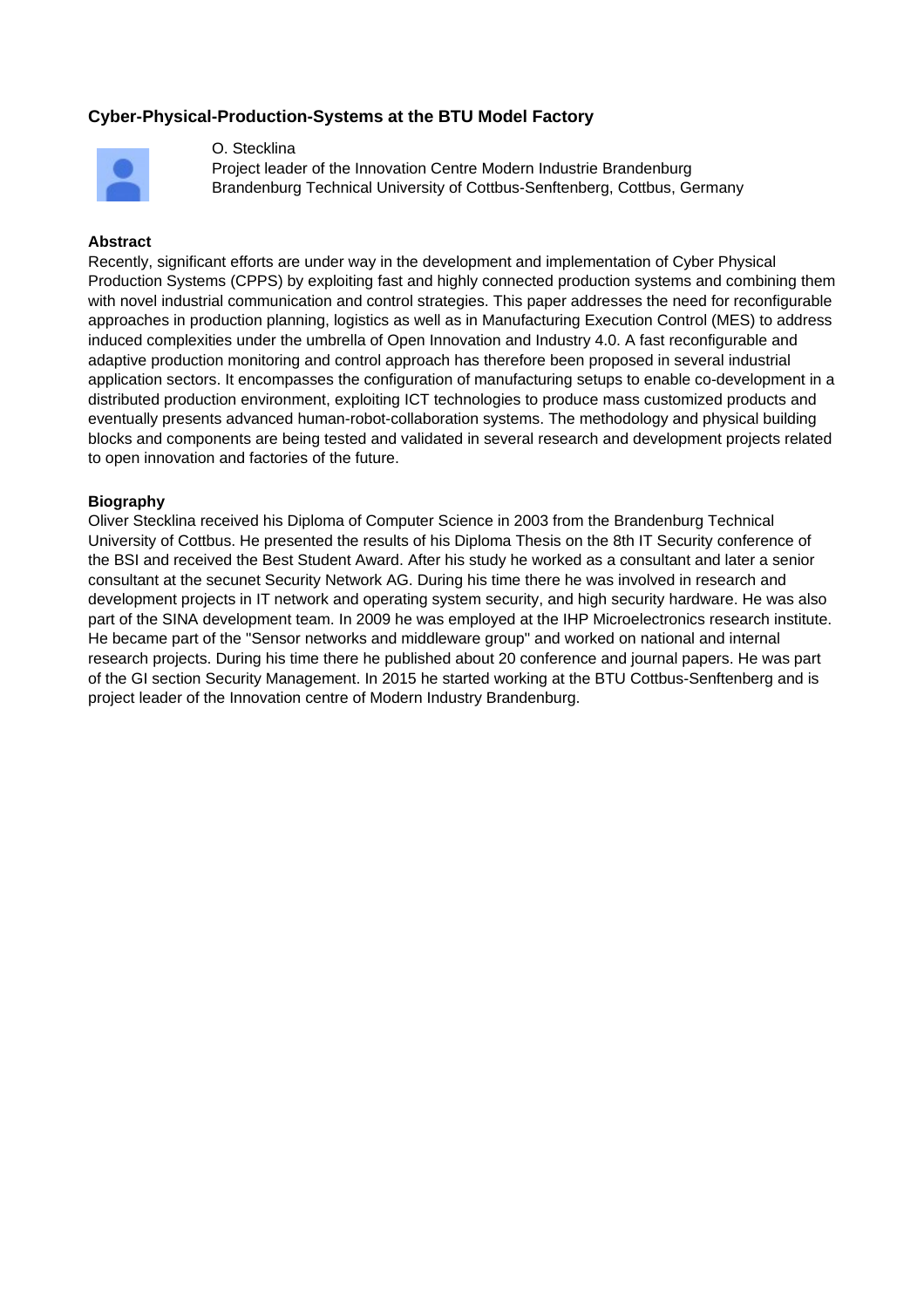## **The Right Security for the Internet of Things**



#### J. Spaenkuch

Division Vice President Chip Card & Security (CCS), Infineon Technologies AG Infineon Technologies AG, 85579 Neubiberg, Germany

### **Abstract**

Data Security and system integrity are prerequisite for successful implementation of Industry 4.0, the application of "Internet of Things" (IoT) concepts and technologies in industrial settings. Especially, as with smart factories and connected industrial production, economical assets such as machinery, Intellectual Property as well as product and service quality are at stake and hence the overall competitive ability of the business itself. For example, advanced factory automation uses networking to integrate the entire supply chain from supplier to customer to enabling Lot-Size-1 or customized production. In such a connected environment, identity of machines and personnel must be verified and communications must be protected end-to-end to make sure that system integrity is maintained. Therefore, all elements of the system from customer to supplier must be identified and secured adequately to protect systems and components from unauthorized access, attacks, fraud and sabotage.

Several attempts have been made in the past to apply purely software-based security solutions. Unfortunately, software - due to its nature - bears several significant weaknesses. Software is written code, and code can be read and analyzed. And once it is analyzed, it can be modified to the requirements of an attacker and system integrity can be broken.

However, software can be protected by hardware: hardware protects the processing and storage of code by using encryption, fault and manipulation detection, and by providing secure data storage. This has been proven by extensive experience from the areas of trusted computing and the use of secure elements in mobile phones. Following the same principles, hardware-based security tailored to industry-specific requirements provides a trust anchor for digitized and connected industrial production and helps to secure physical as well as intellectual property.

### **Biography**

Juergen Spaenkuch Division Vice President Chip Card & Security (CCS) Infineon Technologies AG

- born on April 22, 1969
- in Rastatt, Germany
- married, 2 children

Juergen Spaenkuch studied at the University of Applied Sciences in Karlsruhe from 1991 to 1997 and holds a Master degree in informatics.

He started his professional career at Siemens AG in the Memory Products division of the semiconductors business unit, which later became Infineon Technologies AG.

In the years thereafter, Mr. Spaenkuch held various positions in logistics, technical marketing and product management and also had managerial responsibilities for the Automotive and Chip Card Divisions of Infineon.

In 2008, Juergen Spaenkuch became the head of the Embedded Security product segment of the Chip Card Division.

Since July 1, 2011, he is the Vice President and General Manager of the business line Platform Security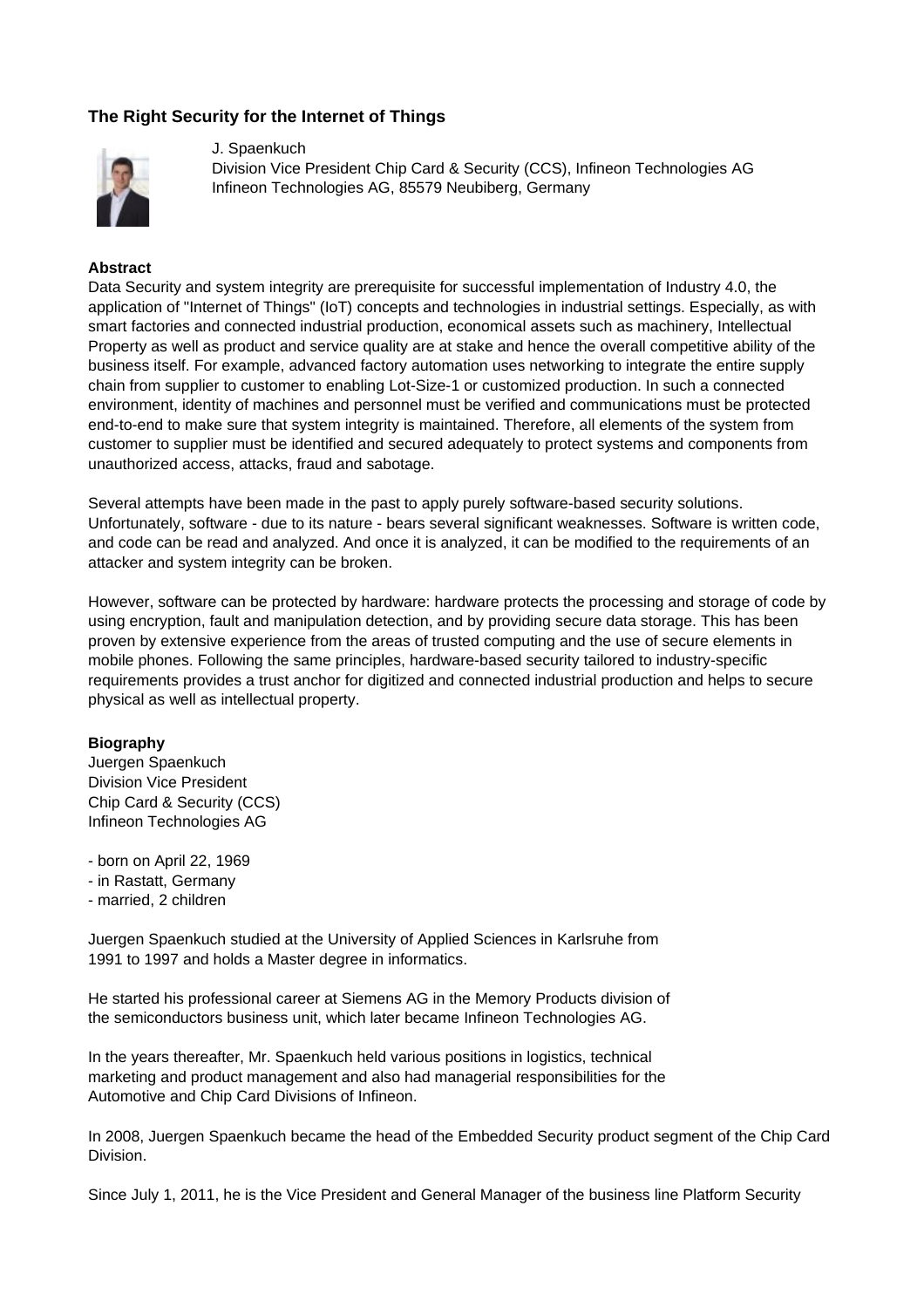within the Chip Card & Security (CCS) Division.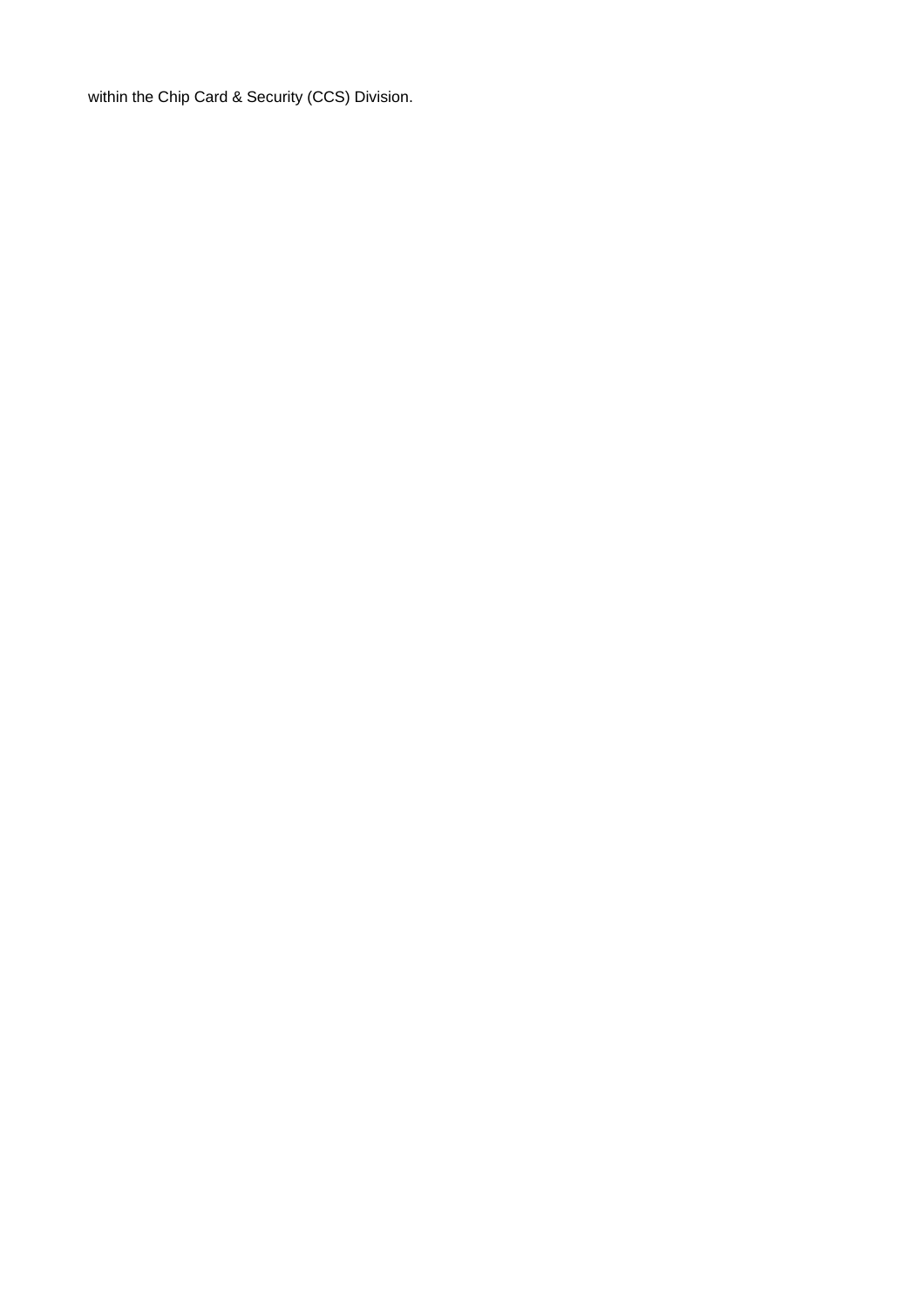## **Technical Visions of Industry 4.0**



J. Seidelmann Head of Competence Center "DigITools" Fraunhofer IPA, CC Digital Tools for Manufacturing, Stuttgart, Germany

#### **Abstract**

With the introduction of IoT (Internet of Things) technologies and CPS (Cyber-Physical Systems) to the manufacturing domain, the integration of real and virtual worlds along the whole value chain will reach the next level. In order to seamlessly support and integrate innovative business processes on the shopfloor, as well as to enable new, possibly disruptive business models, highly agile manufacturing infrastructures have to be developed and implemented. This will affect all involved stakeholders such as equipment manufacturers, software vendors, and manufacturers.

Several generic use cases are already implemented in the context of Industrie 4.0, but it has to be discussed how the semiconductor industry can benefit from the Industrie 4.0 initiative, and how it can maintain its role as innovation driver in the area of manufacturing technologies.

### **Biography**

Joachim Seidelmann obtained his diploma degree in mechanical engineering at the University of Stuttgart in 1996. Subsequently he worked as research assistant in the area of IT-Systems for High-Tech manufacturing industry at the Fraunhofer IPA.

Since 2000 he was in charge of the research team "Logistics and Production-IT for the semiconductor industry".

In 2012 he started additionally building up the Competence Center "Digital Tools in production" with a strong focus on Industry 4.0 concepts and solutions.

He is co-author of the "Recommendations for implementing the strategic initiative INDUSTRY 4.0 - Final report of the Industry 4.0 Working Group" and responsible for several large Industry 4.0- projects.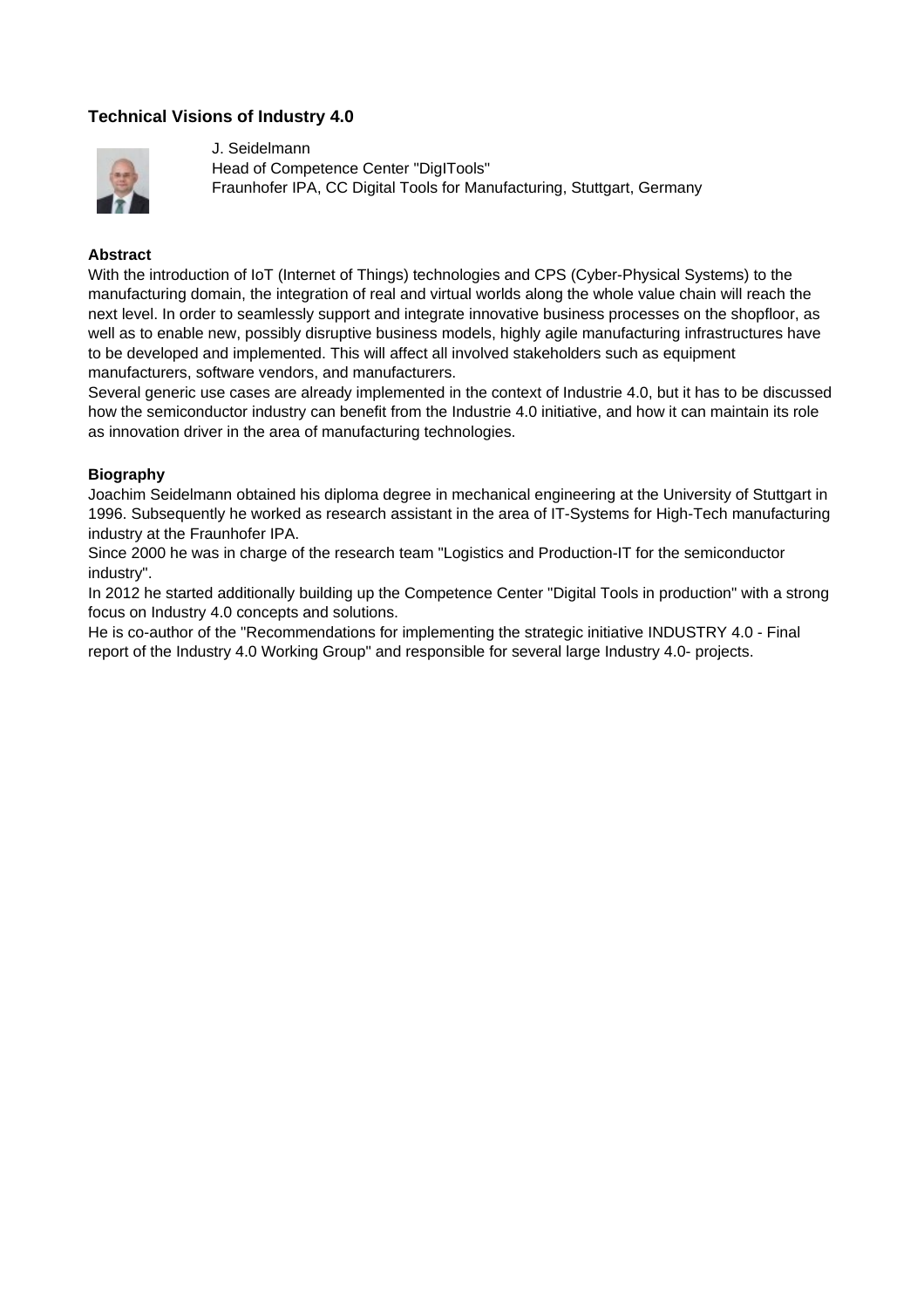## **Connecting things and services. How Industrie4.0 increases the benefit of automation at the Bosch 200mm-Waferfab**



T. Schuler project manager Robert Bosch GmbH, RtP1/MFI5, Reutlingen, Germany

### **Abstract**

After a brief overview over the Bosch-RtP1-Plant in Reutlingen the presentation will show how highly automated production areas benefit from Industrie4.0 methods. An example will be shown how connection of things and services enables highest throughput of production tools as well as an extended usage of a transport system. A second example will highlight a modular automation concept that has been developed by using local intelligence instead of global logistics-management. Modularity ensures a simple rollout of highautomation in an existing fab-environment.

#### **Biography**

Dr.Thomas Schuler started his industrial career in 1998 at Robert Bosch GmbH after he recieved a doctorate degree in Physics from University of Stuttgart. Several years later after working on different positions in wafer production he entered the field of high automation in the 200mm Wafer Fab, where he is in charge of many automation solutions implemented at the Bosch-Wafer-Manufacturing site.